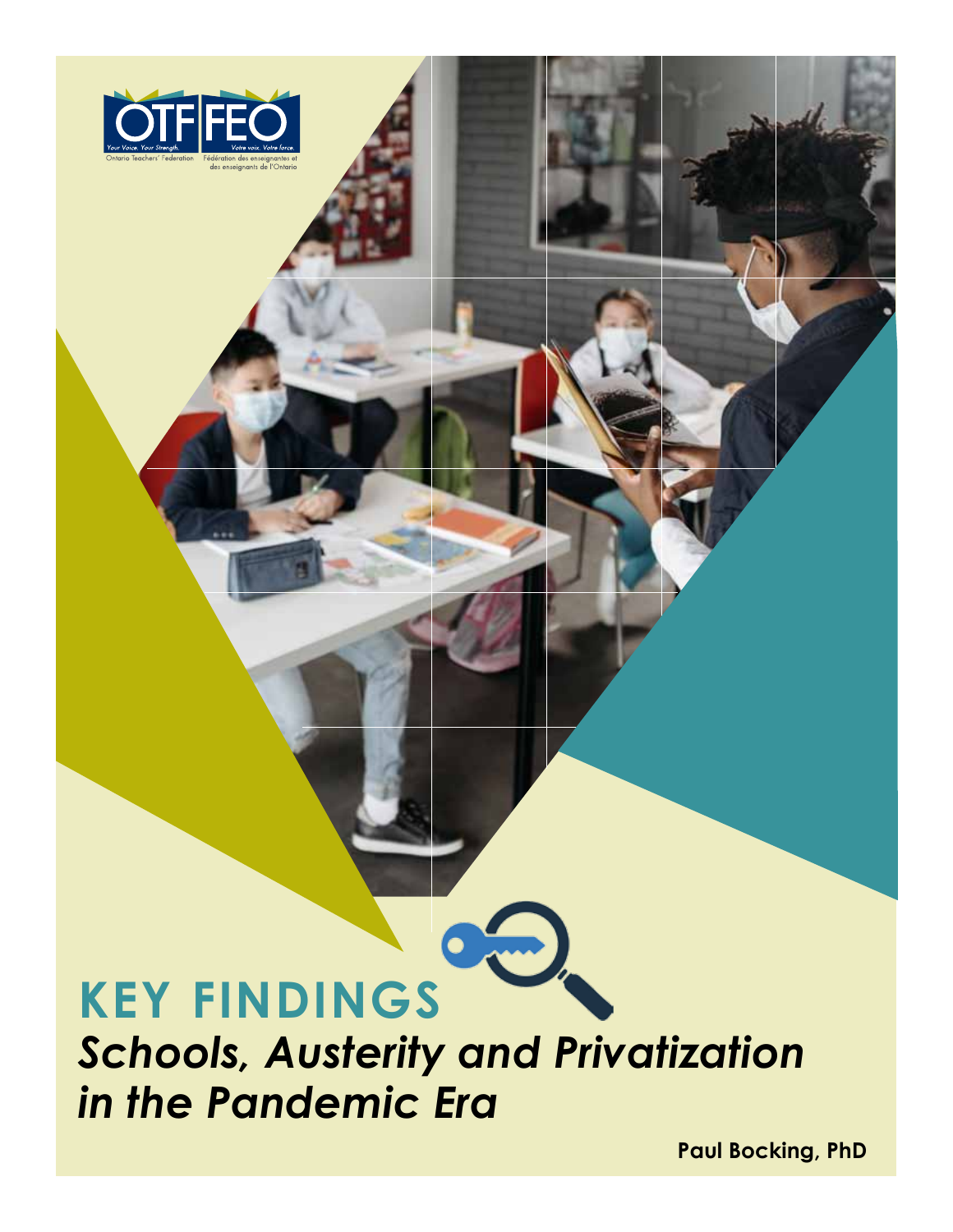## **KEY FINDINGS** *Schools, Austerity and Privatization in the Pandemic Era* Paul Bocking, PhD

This report traces how K-12 education in Ontario underwent a profound transformation during the coronavirus pandemic, due to the impact of the disease, and the policies and priorities of the Progressive Conservative (PC) Government of Premier Doug Ford during this period.

Despite the unprecedented historic, political, economic and social implications of the coronavirus pandemic, and the active interventions required to contain it, there were significant continuities from the Ford Government's pre-pandemic K-12 education policies. They imposed fiscal austerity and promoted privatization while maintaining an adversarial and partisan posture towards critics, and particularly the teachers' federations. Together, fiscal austerity and forms of privatization are often referred to as the neoliberalization of education, for their diminishment of the public sphere and the common good, and the elevation of profit-making and competition at all costs.

## **Public Education Funding 2020-2022**

1. The Provincial Government abandoned its initial well-funded plan to confront the pandemic in K-12 schools, which could have prevented or significantly reduced infections leading to school closures.

An investigative report by the *Toronto Star* detailed the initial Ontario Ministry of Education plan to confront the pandemic as schools re-opened in September 2020. It mandated frequent asymptomatic "surveillance testing" on a large scale and investment in expanding laboratory capacity; included considerable increases in funding to school boards to ensure elementary and secondary classes were capped at 15 students (recommended by epidemiologists as the optimal number to enable adequate physical distancing of two meters); and considered the cost of additional teachers and staff, and space limitations. The plan was never implemented.

The official back-to-school plan addressed school-site safety protocols and the provision of PPE, but largely avoided measures to reduce class sizes - measures recommended by the Toronto Hospital for SickKids. Scientists, medical experts and school board chairs interviewed in January 2021 argued that the initial plan could have prevented or reduced infections leading to school closures in 2020.

2. The largest effect of limited provincial funding, most of which came from the Federal Government and school board reserve funds, was the failure to reduce class sizes.

The government touted total investments at the start of the 2020-2021 school year of \$1.3 billion. However less than a third of this money was ever actually provided by the province, with \$381 million coming from the Federal Government and \$496 million in "unlocked funds" from permitting school districts to draw more money from their reserve funds for day-to-day operations. If a board had reserves, it was typically used for capital projects including building new schools or renovating existing ones.

The single largest effect of limited new funding was the inability of school districts to reduce the size of most elementary classes, and a reliance on cohorting to do so in secondary classes. A \$30 million fund, sufficient to hire only 300 new teachers, was created for the entire province of 4,444 public and Catholic schools serving nearly two million students. The \$655 million spent by school boards on hiring more staff (nearly half from the Boards' own reserves), amounted to an average of 1.5 staff members or fewer than one teacher, when spread across Ontario's schools.

3. The Ontario Government's roll-back of education spending in the 2021-22 school year had significant consequences for health and safety, and student learning gaps.

The previous year's funding increase in K-12 funding was quietly scaled back for the 2021-22 school year. More costly expenditures on staffing, particularly to reduce class sizes for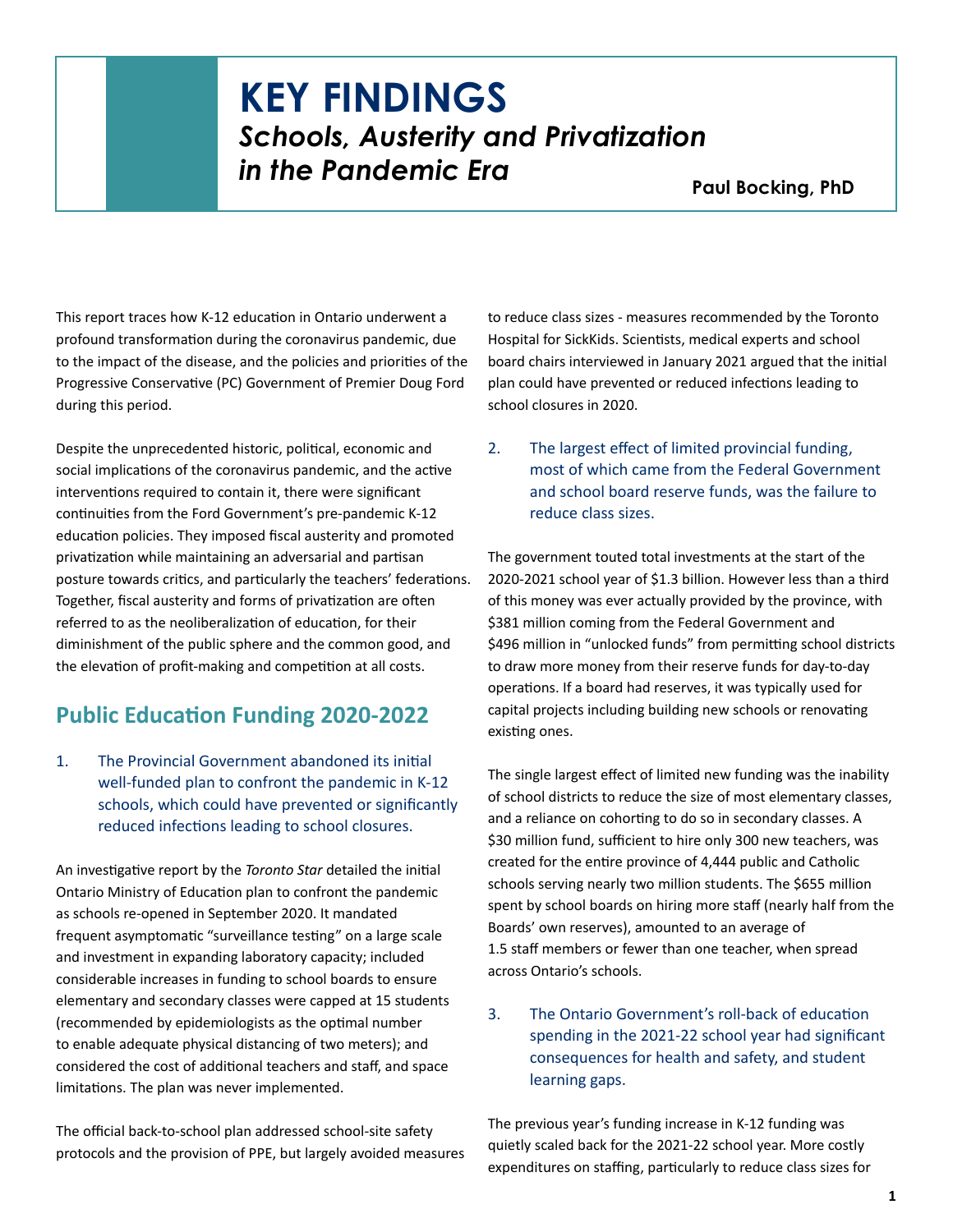Schools, Austerity and Privatization in the Pandemic Era

physical distancing and to operate parallel virtual schools, remained insufficient, uneven across the province and fleeting. This led to widespread hybrid/fractured learning and large classes (particularly in elementary schools), making both physical distancing, and learning extremely difficult. It also exacerbated the challenge for teachers of diagnosing and addressing the learning gaps experienced by students during prolonged school closures.

Within this context, educators, the teachers' federations and concerned public responded with a range of approaches including legal challenges, protests and work refusals at schools during pervasive outbreaks. The Ford Government responded by publicly attacking its critics, whether they be doctors, scientists, union leaders or educators. Educators and parents could be forgiven for feeling like they were being gaslighted by a government that insisted Ontario's schools were better resourced than ever before, while class sizes saw no improvement and student access remained inadequate to educational assistants, child/youth workers, psychologists, social workers and many other vital professionals.

### **Health and Safety**

#### 4. The Ford Government lacked data to back its claim that schools do not spread COVID, putting students, educators and staff at repeated risk.

Throughout the pandemic, the Ford Government strove to persuade Ontario citizens that all reasonable measures had been taken to ensure Ontario's schools were safe while publicly assailing scientists, doctors, union leaders and activists who said otherwise. The extent of COVID-19 transmission in schools was critical to determining measures required to make schools safer, and if or when individual classrooms, schools, districts or the entire system needed to move online.

A detailed analysis of provincial documents obtained through a Freedom of Information request by the *Toronto Star* and

published in June 2021, revealed that the government lacked the data to definitively back its claim that schools do not spread COVID-19. Policy makers were unsure, even following briefings by scientists. A major reason was the lack of large-scale, asymptomatic testing in schools.

Government claims on investments made in asymptomatic testing also appeared to be inaccurate. In fall 2021, elementary schools had become the leading site for outbreaks, at a rate three times higher than other workplaces. In these circumstances, where provincially organized asymptomatic testing in schools remained very limited, parent activists and educators organized themselves to procure thousands of tests for local schools from non-profit providers. Within days, the Provincial Government intervened to block them, and subsequently announced an expansion of rapid testing at schools in high-risk areas.

#### 5. Ontario Government expenditures on school ventilation were inadequate.

In the face of growing public criticism over its 2020-21 returnto-school plan, the Ontario Government had announced a \$50 million fund to improve school ventilation. While vital and overdue improvements to ventilation were carried out in some schools and portable HEPA filters were placed in many classrooms, not all schools that needed them benefited from more costly structural retrofits.

In fall 2021, the Ministry of Education announced that the government had distributed 70,000 portable HEPA ventilation units for districts to place in classrooms, and implemented 2,000 structural ventilation improvements. In response to the latter assertion, local teacher leaders in the Greater Toronto Area (GTA), central and southwest Ontario stated that spending on improving ventilation in their districts went towards more frequent changing of filters and increased monitoring of overall building systems. Testing of classroom air exchange rates was very limited, due to the time and specialized equipment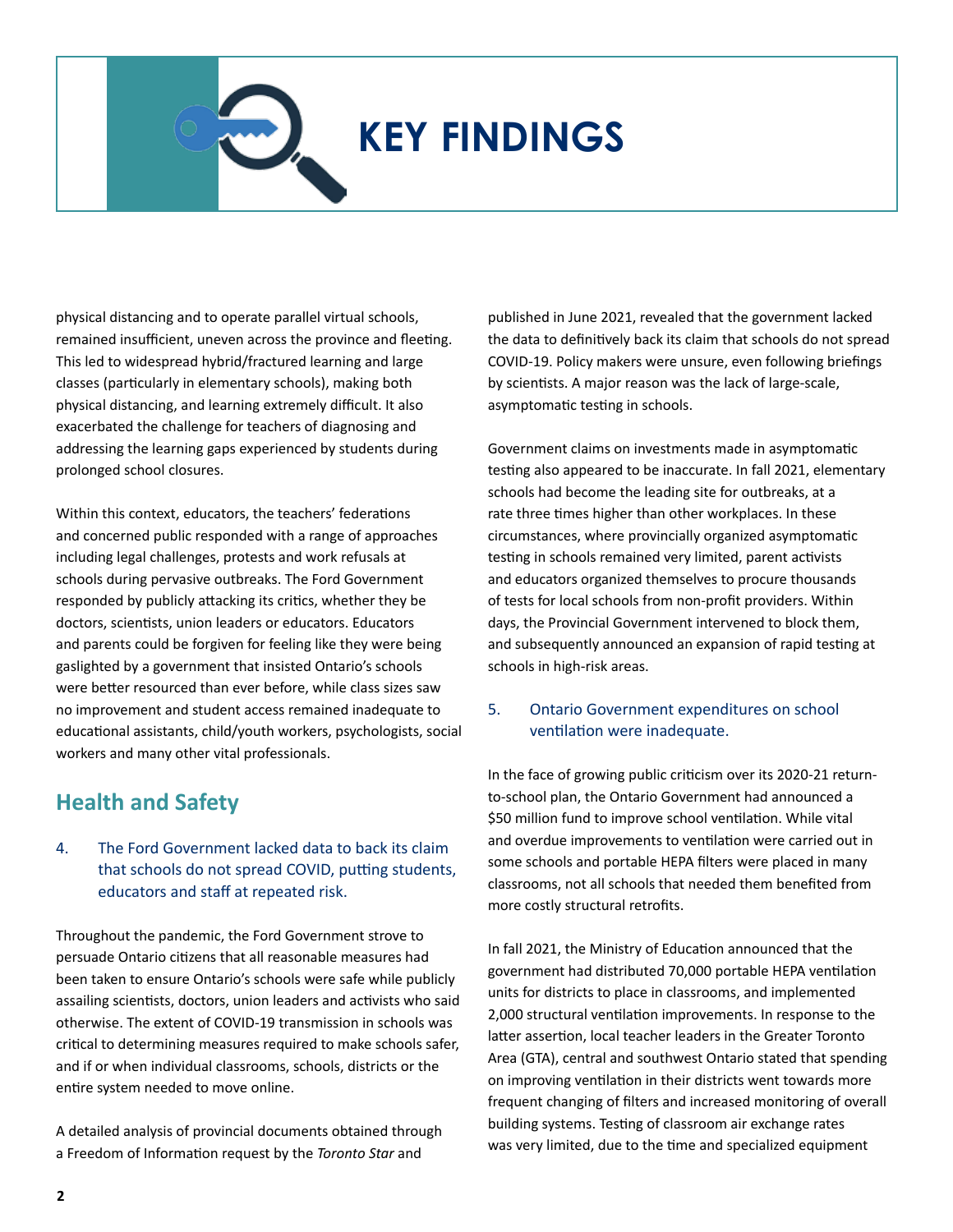Schools, Austerity and Privatization in the Pandemic Era

required. There were very few actual changes to the physical structure of ventilation systems – no air handlers upgraded to a larger capacity, no added ductwork, and no new vents installed in classrooms.

### **Impacts on Teaching and Learning**

6. Ford Government Policies for in-class, virtual and hybrid classes created considerable learning gaps for many students, and burnout for teachers.

Both elementary and secondary teachers widely expressed concern that the long periods of online learning, especially from March to June 2020 and April to June 2021, left considerable learning gaps for many students unable to fully engage with the mode of online learning. This was particularly so for those who were racialized, whose parents worked in precarious jobs, and/ or who had special needs. Across the province, lower income and racialized students tended to disproportionately opt for virtual instruction, while students from white and more affluent families tended to remain in-person.

The demands of in-class, virtual and hybrid teaching exacerbated teachers' efforts to address learning gaps for students. Measures intended to reduce the spread of the coronavirus, including new health and safety routines, cohorting and, in high schools quad/octomesters, created profound challenges for teaching, including the loss of preparation time. Many elementary teachers in particular struggled with the physical constraints of their classrooms and the numbers of students to maintain physical distancing.

Through the decision-making of the Provincial Government and many school districts, the capacity of teachers for professional judgment was consistently overlooked due to the top-down in implementation of policy. Along with a lack of clear, consistent direction in other policies which created stress, teacher input on solutions for improved teaching and learning conditions was ignored. The stress and tendency towards burnout experienced by many teachers intensified in fall 2021 in school districts that replaced temporary virtual schools with hybrid learning.

7. Lack of Provincial Government funding was a major factor in the prevalence of hybrid learning, described by principals as "a disaster".

Hybrid learning considerably intensifies teachers' work by requiring them to simultaneously engage with the group of students physically present in the classroom, as well as individual students viewing the class via video on a computer. This constrained the pedagogical choices teachers could make, often forcing them into a more rote, teacher-centric format resembling a large lecture class in a university— a model illsuited for most students.

When most school districts decided not to continue running central virtual schools in 2021-22 in the absence of pandemic funding that was available in the prior year, they turned to hybrid instruction, with negative consequences. According to a 2022 survey of principals by People for Education, the proportion of elementary schools offering hybrid instruction rose from 11 percent in 2020-21 to 27 percent in 2021-22, while the number of secondary schools declined slightly from 50 to 47 percent.

The survey found most principals were concerned that hybrid was less effective pedagogically; observing declining student engagement and rising teacher and administrator stress. They described hybrid as "a disaster" and "the most difficult task assigned to teachers to date."

### **Privatization of Public Education**

8. The Ontario Government's decision to move e-learning courses from School Boards to TVO/TFO will put a commercial rather than pedagogical focus on learning and has no rational basis.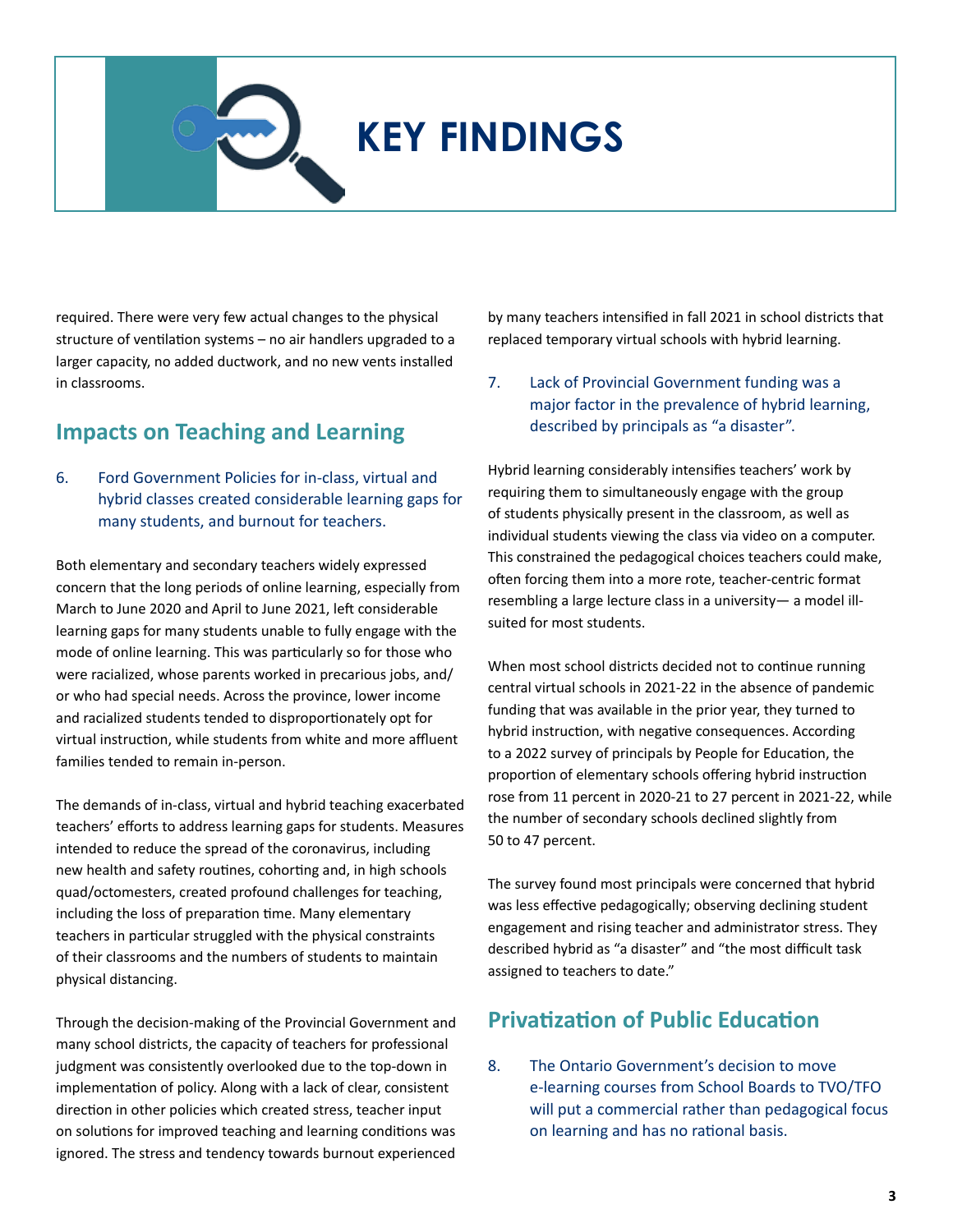Schools, Austerity and Privatization in the Pandemic Era

In July 2020, the Ford Government amended legislation to expand the mandate of TVO and TFO to include the development and provisioning of online K-12 courses. This would supplant long-standing e-learning systems and consortia operated by school districts and their teachers. Stoking greater fears of privatization, TVO/TFO have been further mandated, at the behest of the Provincial Government, to market e-learning courses under a "global development strategy" to private schools within Ontario as well as to overseas markets as a revenue generator. It appears these public broadcasters are endeavoring to adopt a self-funding business model.

The Ontario Public School Boards' Association (OPSBA) stated there was no rationale for TVO/TFO being granted control over e-learning where "outsourcing e-learning" could lead to its privatization and a commercial, rather than a pedagogical focus. It argued that the existing consortia already ensured students had access to effective high quality e-learning due in great part to being thoroughly integrated into the operations of individual districts, ensuring students are fully supported by their local teachers, who in turn help develop the online resources.

A massive funding increase would apparently be required to expand TVO and TFO to coordinate e-learning across the province and provide many more asynchronous courses. Yet TVO had already faced scrutiny and evidence of lower functionality when a school board outsourced its 'virtual school' for Grade 11 and 12 students in the 2020-21 school year to TVO with negative results.

#### 9. Ontario Government cash payments to parents could set a precedent for private school vouchers.

In January and March, 2021, the Ford Government offered direct cash payments totaling \$400 to parents of K-12 students or \$500 for those with children with special needs. Its rationale was that these payments would offset additional educational costs incurred by families due to online learning. No conditions were attached to their usage and the vouchers were offered to all families, irrespective of financial need. A far more efficient

means to serve the purported rationale of the payments would have been to allocate this funding to school districts for further large-scale purchases of digital devices at far better prices than individual families can secure, while also improving access to high-speed internet in rural areas.

To fund these payments, the government allocated \$1.8 billion from the provincial K-12 education budget. School boards associations, unions, and many educators have expressed concerns that this diversion of funding will both worsen the shortfall of money available for schools. The Ontario Teachers' Federation (OTF) identified the funds provided by the Provincial Government as being akin to "a voucher tryout" rather than a "leg up for families". Vouchers could be a means to gradually overcome the historic unpopularity of public subsidies for private education in Ontario.

#### 10. The "platformization" and digitization of education by ed tech companies have accelerated privatization within public education during the pandemic.

This has emerged, in part, from historic and ongoing decisions by Provincial Governments and education authorities to outsource the development of ed tech to for-profit companies, which have boomed during the pandemic. It appears the increased role for ed tech in education will outlast the pandemic. The principal question is whether this will prioritize the public interest or private profit.

The re-centering of teaching around Learning Management System (LMS) platforms is both a form of privatization, and a potential threat to teachers' professional autonomy. In practical terms, this can be seen in the shift from schooling that is centered on teachers delivering lessons in a specific physical location, within a set period of time, to posting live or pre-recorded lectures and activity modules online that can be viewed or completed at any time, from any place, by students. This decoupling of schooling from buildings and scheduled classes is reflected in the rationales promoted by the Ford Government for the expansion of mandatory e-learning.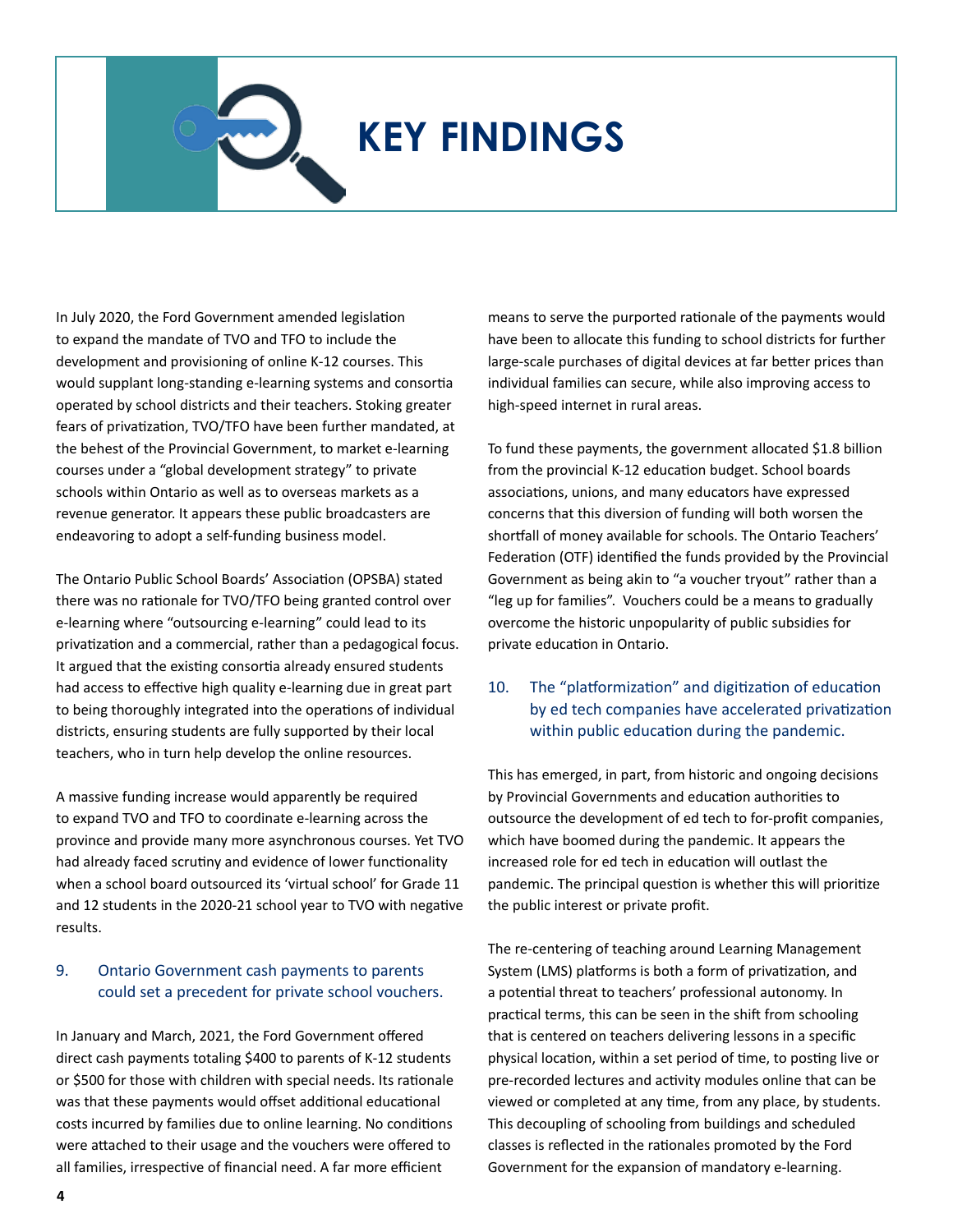Schools, Austerity and Privatization in the Pandemic Era

Absent from optimistic futuristic prognostics are concerns about uneven access to required resources due to forms of systemic inequity, as well as the implications for the mental health and stress of both students and teachers arising from the de-structuring and open-endedness of schooling and teachers' work. What does it mean for teachers to surrender their roles and expertise in teaching subjects through pedagogy, to become that of a "learning coach" and interpreter of digitally generated data, through more centralized systems? And what are the implications of these processes for student wellbeing in general, and those with special needs and/or from marginalized backgrounds in particular?

### **Recovery Strategies**

#### 11. Ontario needs education recovery strategies that address student learning gaps, value teachers' voices, and create supportive non-profit ed tech.

A growing number of researchers and advocates have emphasized the need for properly funded "education recovery strategies" to address student learning gaps that are focused on the most disadvantaged students during the pandemic and carried out by public school boards, rather than left to individual parents who may or may not have the private means to do so. This may include intensive, high quality, small-group tutoring during and after the school day, and extra time and opportunities for teachers in different subjects and grade levels to compare notes on the needs of specific students. It certainly means more mental health supports for students, including more social workers, child and youth workers and counsellors and psychologists, as well as school outreach to community groups in marginalized constituencies. More than ever, the pandemic has also demonstrated the need for small class sizes.

Effectively addressing the root causes of rising levels of stress and burnout means confronting the various ways in which teachers' work has been intensified during the pandemic.

Meaningful solutions require a greater degree of teacher voice in the decision-making of school districts, and in the decisions of the Provincial Government, which ultimately controls K-12 education finance.

It is possible for ed tech to take K-12 education in a different direction that supports rather than undermines public schools, teachers and students. Instead of being outsourced to forprofit corporations, a non-profit entity could be bolstered by the combined resources and scale of Ontario's school districts and Provincial Government to become a developer of the key tech platforms used by students and teachers. Rather than pursuing market share or harvestable user data, ed tech would be developed at scale, to complement and reinforce – not supplant – teachers' expertise and professionalism. It would be a mechanism truly created with the interests of learners in mind, not profits.